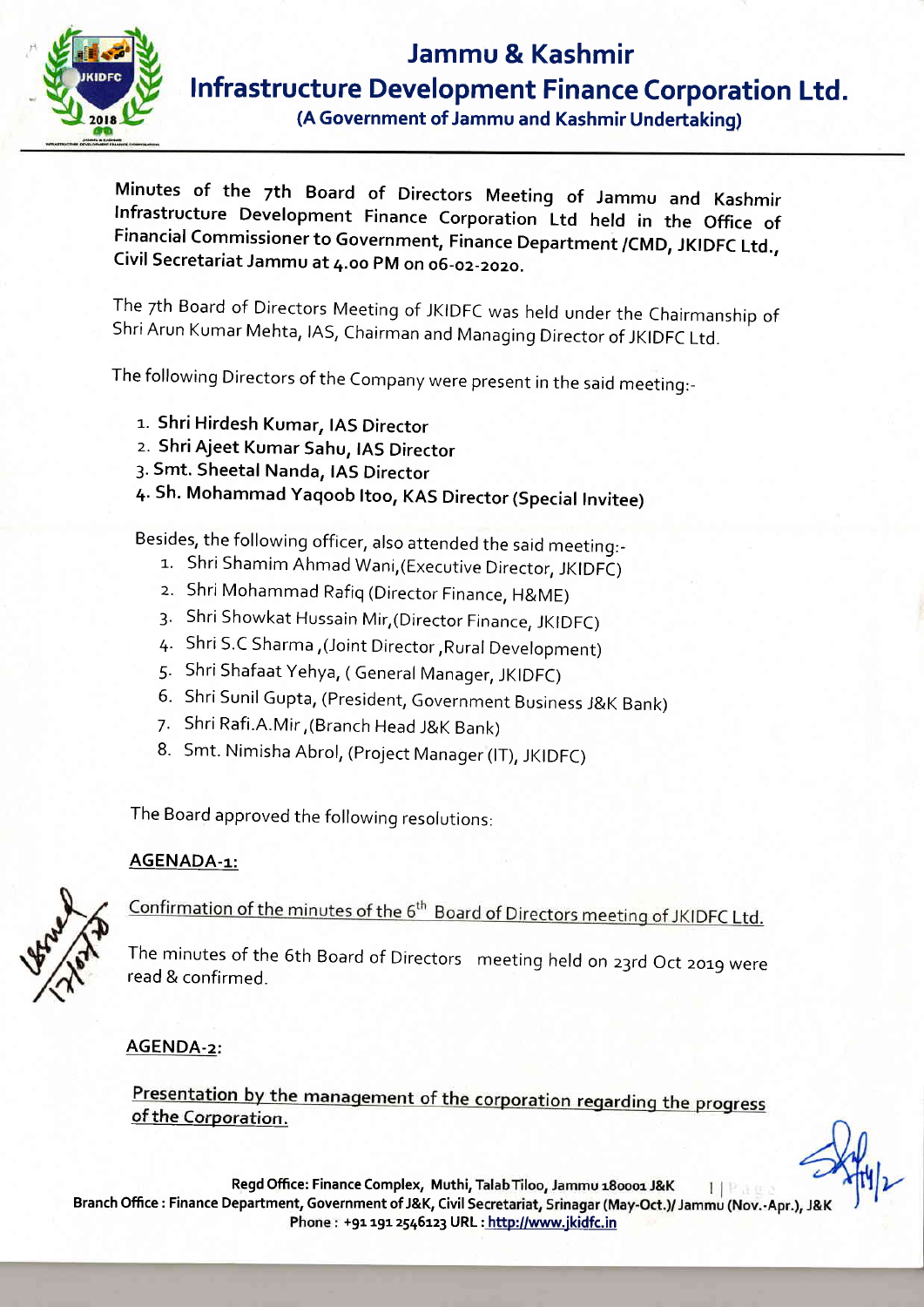The Board of Directors resolved to seek the reasons from the concerned Departments which fail to upload payment claims in the month of Jan'2020. The presentation was made by Shri Shamim Ahmad Wani, Executive Director of JKIDFC regarding progress made by Corporation since last Board of Directors meeting and informed Board Memebers about number of projects for which payments have been released so far, implementation of Geo-tagging and improvement in the SIMS Portal made so far.

## AGENDA-3:

#### To consider & approve the hiring of Consultant for appraisal of the Project.

RESOLVED THAT Consent of Board of Directors of the Corporation be and is hereby accorded for creation of subcommittee of Board of Directors which would evaluate terms of reference of the presentation to be given by consultant firms empanelled with NICSI for the evaluation of Projects funded by JKIDFC.

## AGENDA-4:

## Change of name of SIMS Portal-State Infrastructure Monitoring System to JKIMS-Jammu & Kashmir lnfrastructure Monitoring System .

RESOLVED THAT Consent of Board of Directors of the Corporation be and is hereby accorded for change of name of SIMS Portal-State lnfrastructure Monitoring System to JKIMS-Jammu & Kashmir Infrastructure Monitoring System after the re-organization of State into Union Territory.

#### AGENDA-S:

## To consider and approve appointment of M/S P.C Bindal Co. as Chartered Accountant of the Corporation.

RESOLVED THAT Consent of Board of Directors of the Corporation be and is hereby accorded for confirmation of the appointment of M/S P.C Bindal Co. as Chartered Accountant of the Corporation for a period of one (01) year.

#### AGENDA-6:

#### To appoint lndependent Director and Women Director

Board of Directors of the Corporation consented that list of ten nominees be prepared like reputed Professors & Head of Departments from llT,llM & other reputed Universities of J&K , the list be furnished to competent Authority for final selection of lndependent Director & Women Director.

2l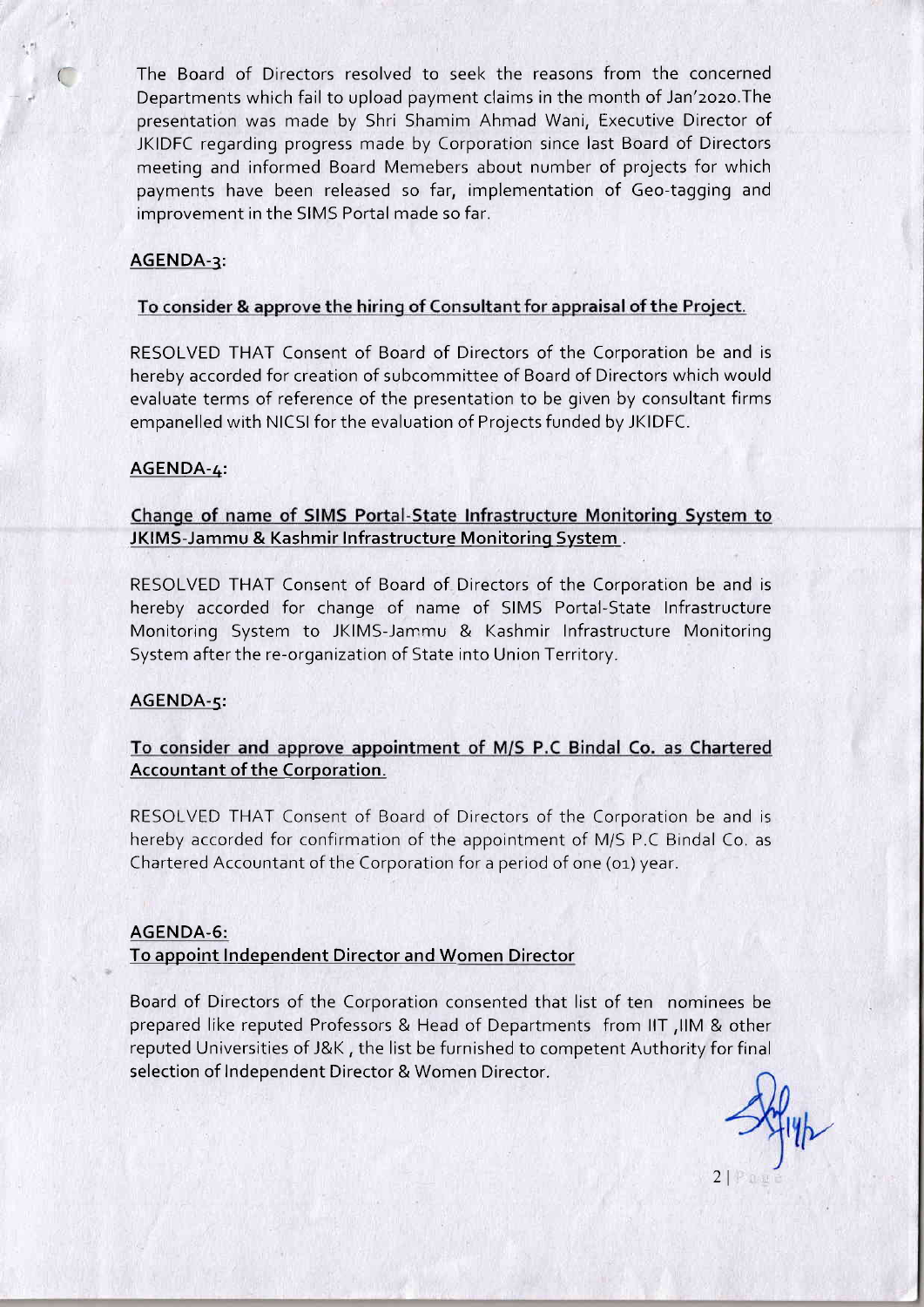# AGENDA-7:-Completion of 200 projects by JKIDFC.

t

(

RESOLVED THAT Consent of Board of Directors of the Corporation be and is hereby accorded for the publication of Coffee Table Book of zoo completed projects.

## AGENDA 8:- Creation of Posts in the Corporation.

RESOLVED THAT Consent of Board of Directors of the Corporation be and is hereby accorded for creation of seven (07) following posts of officers on Deputation to JKIDFC.

| S.NO | Name of the Post                  | Number         |
|------|-----------------------------------|----------------|
|      | Chairman & Managing Director      | 01             |
|      | <b>Executive Director</b>         | 01             |
|      | <b>Director Finance</b>           | O <sub>1</sub> |
|      | General Manager                   | 01             |
|      | Accounts officer                  | O <sub>1</sub> |
|      | <b>Assistant Accounts officer</b> | O <sub>2</sub> |

All the above posts shall be filled on deputation from the Government. However the service conditions of the officers on deputation shall be governed under the J&K Government rules, till the Corporation frames its own rules.

So far as the creation of the following Eighteen (18) posts is concerned the Board of Directors resolved that creation of these posts shall be made once revenue model is at place & sufficient revenue for the corporation is identified and it becomes self sustaining Corporation.

| S.NO | Name of the Post           | Number         |
|------|----------------------------|----------------|
|      | Project Manager            | O <sub>2</sub> |
|      | <b>System Engineers</b>    | 04             |
|      | <b>Accounts Assistants</b> | O <sub>2</sub> |
|      | Stenographers              | 04             |
|      | <b>Office Assistants</b>   | 06             |

# AGENDA 8: Letter of Credit for Health & Medical Education Department for procurement of equipments.

RESOLVED THAT Consent of the Board of Directors of the Corporation be and is hereby accorded that JKIDFC shall provide guarantee to J&K bank for extending permission to H&ME Department for opening of line of credit to procure material after following due diligence.

 $3$ | P